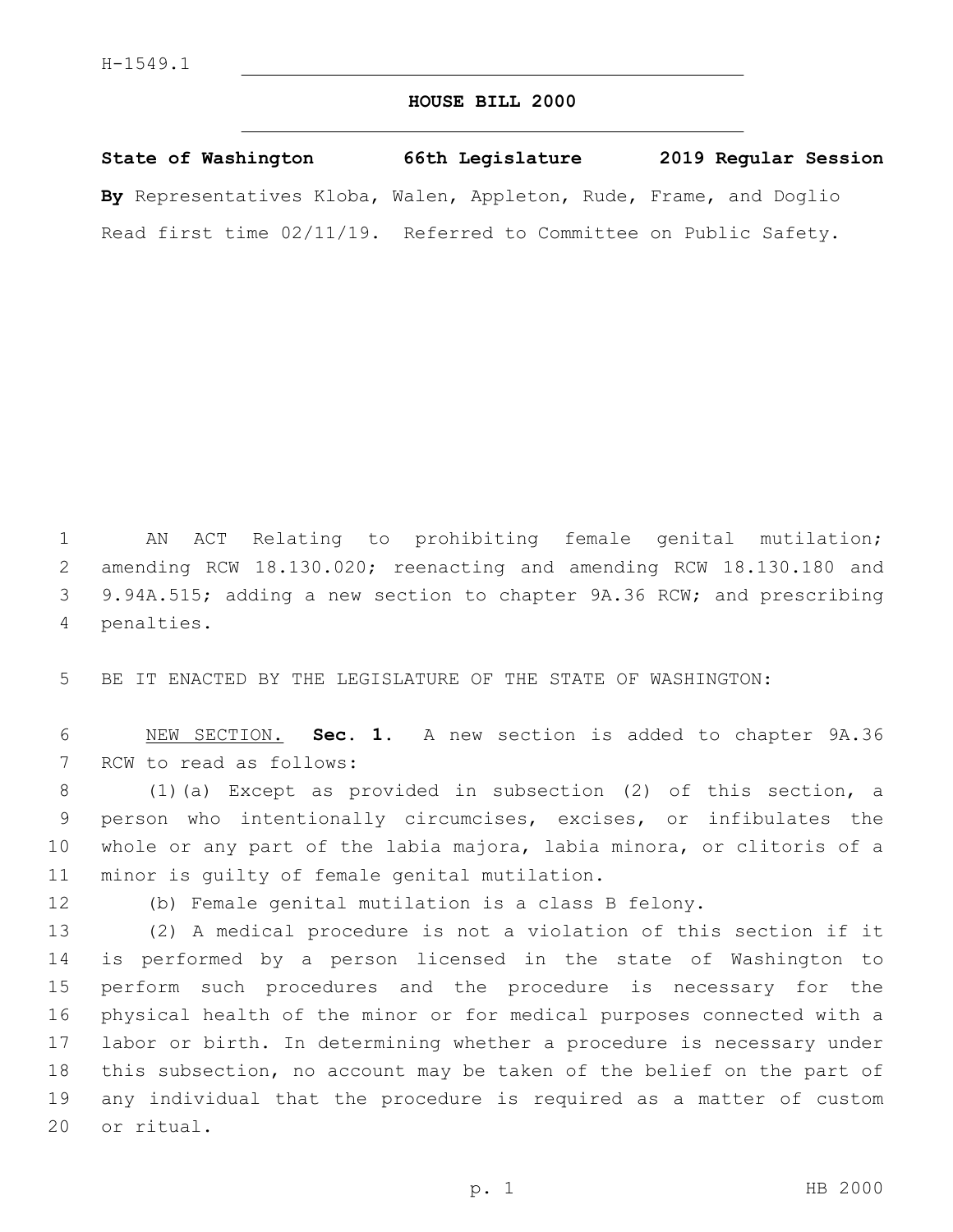(3) For the purposes of this section, "minor" means a person 2 under the age of eighteen.

 **Sec. 2.** RCW 18.130.020 and 2018 c 300 s 3 are each amended to 4 read as follows:

 The definitions in this section apply throughout this chapter unless the context clearly requires otherwise.6

 (1) "Board" means any of those boards specified in RCW 18.130.040.8

 (2) "Clinical expertise" means the proficiency or judgment that a license holder in a particular profession acquires through clinical experience or clinical practice and that is not possessed by a lay 12 person.

 (3) "Commission" means any of the commissions specified in RCW 14 18.130.040.

 (4)(a) "Conversion therapy" means a regime that seeks to change an individual's sexual orientation or gender identity. The term includes efforts to change behaviors or gender expressions, or to eliminate or reduce sexual or romantic attractions or feelings toward individuals of the same sex. The term includes, but is not limited to, practices commonly referred to as "reparative therapy."

 (b) "Conversion therapy" does not include counseling or psychotherapies that provide acceptance, support, and understanding of clients or the facilitation of clients' coping, social support, and identity exploration and development that do not seek to change 25 sexual orientation or gender identity.

(5) "Department" means the department of health.

 (6) "Disciplinary action" means sanctions identified in RCW 28 18.130.160.

 (7) "Disciplining authority" means the agency, board, or commission having the authority to take disciplinary action against a holder of, or applicant for, a professional or business license upon a finding of a violation of this chapter or a chapter specified under 33 RCW 18.130.040.

 (8) "Female genital mutilation" means circumcision, excision, or 35 infibulation of the whole or any part of the labia majora, labia minora, or clitoris that is performed for nonmedical reasons on any:

- (a) Patient under the age of eighteen; or
- (b) Nonconsenting patient age eighteen or older.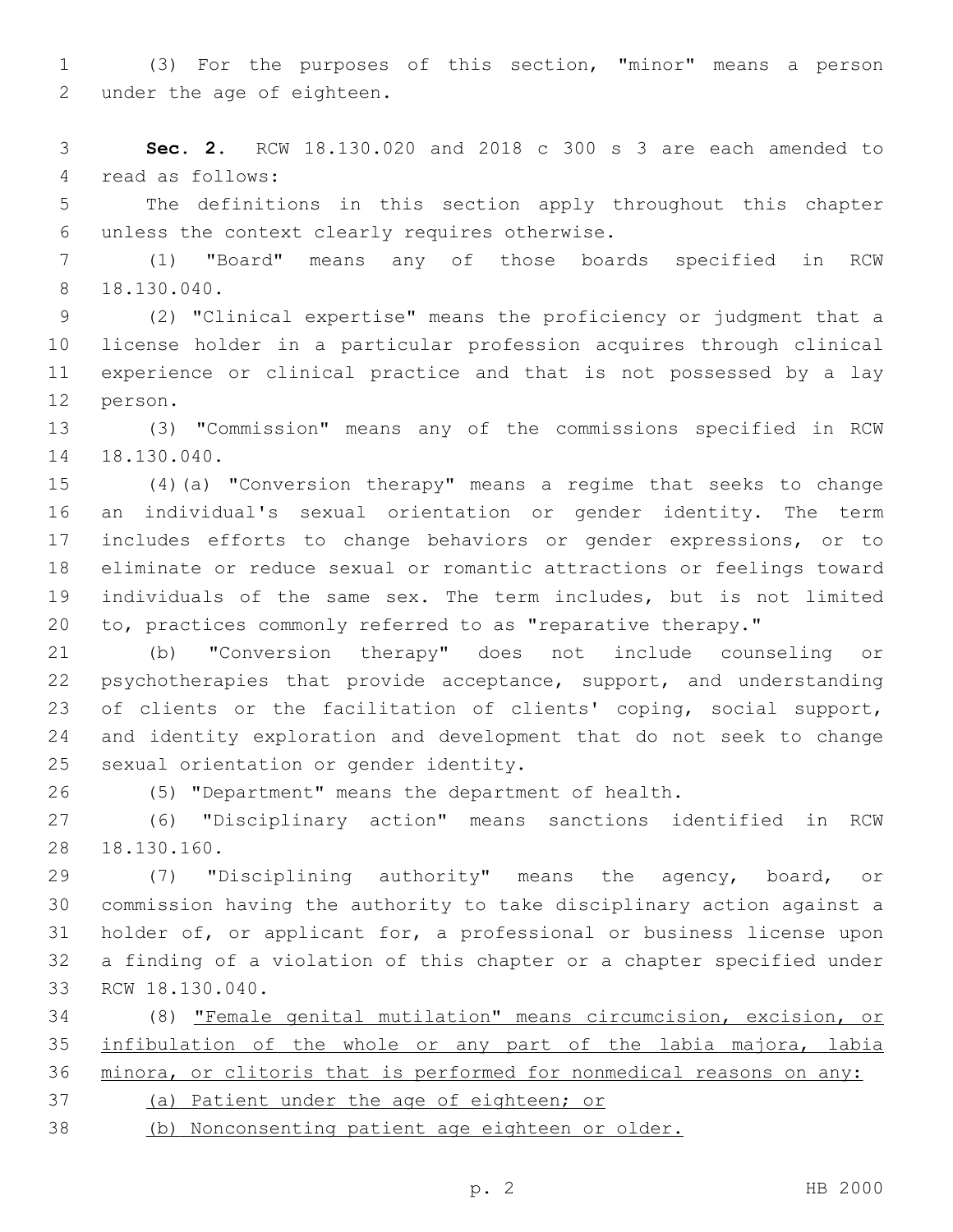(9) "Health agency" means city and county health departments and 2 the department of health.

 (((9))) (10) "License," "licensing," and "licensure" shall be deemed equivalent to the terms "license," "licensing," "licensure," "certificate," "certification," and "registration" as those terms are defined in RCW 18.120.020.6

 (((10))) (11) "Practice review" means an investigative audit of records related to the complaint, without prior identification of specific patient or consumer names, or an assessment of the conditions, circumstances, and methods of the professional's practice related to the complaint, to determine whether unprofessional conduct 12 may have been committed.

13 (((11))) (12) "Secretary" means the secretary of health or the 14 secretary's designee.

15 (((412))) (13) "Standards of practice" means the care, skill, and learning associated with the practice of a profession.

17  $((+13))$   $(14)$  "Unlicensed practice" means:

 (a) Practicing a profession or operating a business identified in RCW 18.130.040 without holding a valid, unexpired, unrevoked, and 20 unsuspended license to do so; or

 (b) Representing to a consumer, through offerings, advertisements, or use of a professional title or designation, that the individual is qualified to practice a profession or operate a business identified in RCW 18.130.040, without holding a valid, unexpired, unrevoked, and unsuspended license to do so.

 **Sec. 3.** RCW 18.130.180 and 2018 c 300 s 4 and 2018 c 216 s 2 are 27 each reenacted and amended to read as follows:

 The following conduct, acts, or conditions constitute unprofessional conduct for any license holder under the jurisdiction 30 of this chapter:

 (1) The commission of any act involving moral turpitude, dishonesty, or corruption relating to the practice of the person's profession, whether the act constitutes a crime or not. If the act constitutes a crime, conviction in a criminal proceeding is not a condition precedent to disciplinary action. Upon such a conviction, however, the judgment and sentence is conclusive evidence at the ensuing disciplinary hearing of the guilt of the license holder of the crime described in the indictment or information, and of the person's violation of the statute on which it is based. For the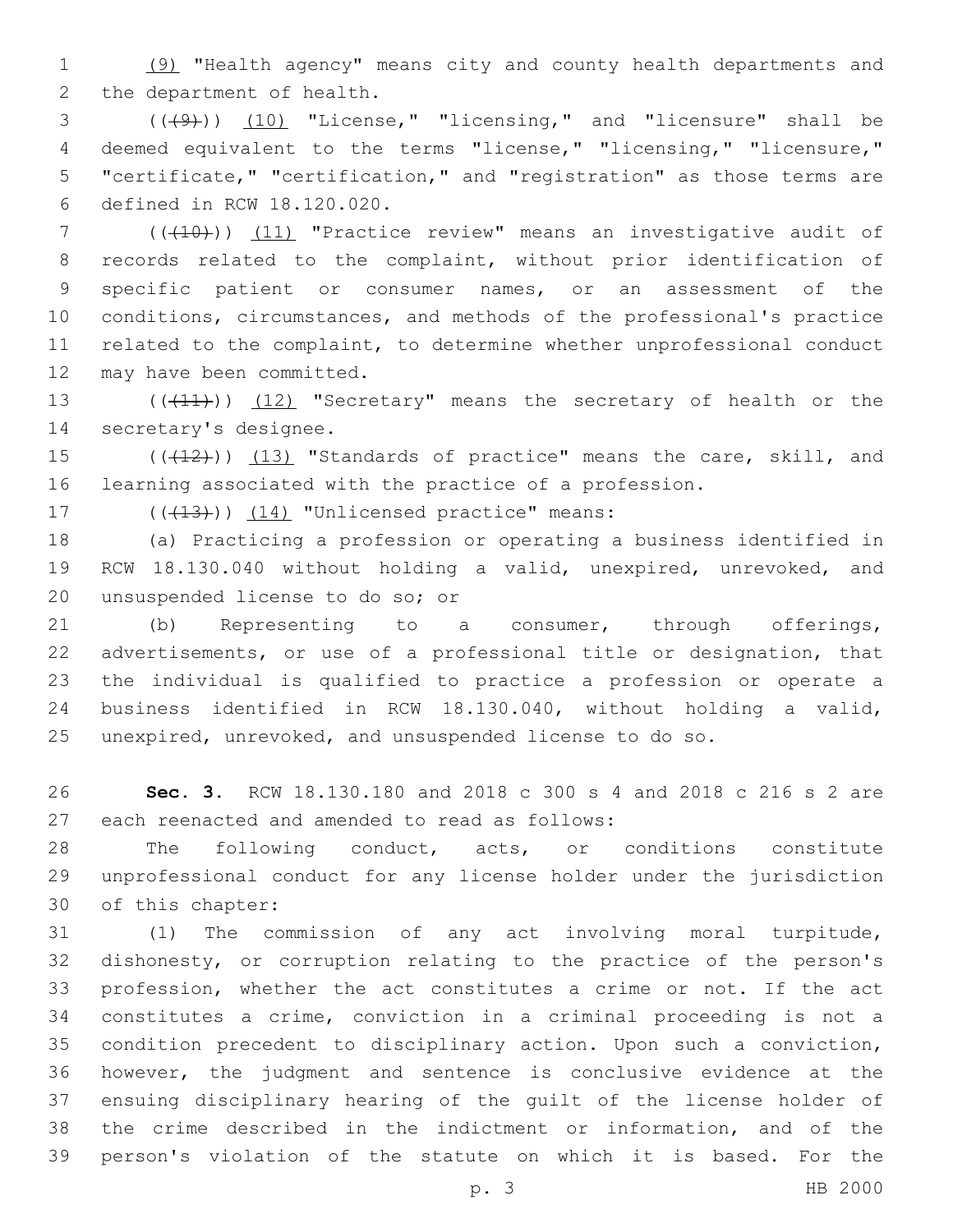purposes of this section, conviction includes all instances in which a plea of guilty or nolo contendere is the basis for the conviction and all proceedings in which the sentence has been deferred or suspended. Nothing in this section abrogates rights guaranteed under 5 chapter 9.96A RCW;

 (2) Misrepresentation or concealment of a material fact in 7 obtaining a license or in reinstatement thereof;

(3) All advertising which is false, fraudulent, or misleading;

 (4) Incompetence, negligence, or malpractice which results in injury to a patient or which creates an unreasonable risk that a patient may be harmed. The use of a nontraditional treatment by itself shall not constitute unprofessional conduct, provided that it does not result in injury to a patient or create an unreasonable risk 14 that a patient may be harmed;

 (5) Suspension, revocation, or restriction of the individual's license to practice any health care profession by competent authority in any state, federal, or foreign jurisdiction, a certified copy of the order, stipulation, or agreement being conclusive evidence of the 19 revocation, suspension, or restriction;

 (6) Except when authorized by RCW 18.130.345, the possession, use, prescription for use, or distribution of controlled substances or legend drugs in any way other than for legitimate or therapeutic purposes, diversion of controlled substances or legend drugs, the violation of any drug law, or prescribing controlled substances for 25 oneself;

 (7) Violation of any state or federal statute or administrative rule regulating the profession in question, including any statute or rule defining or establishing standards of patient care or 29 professional conduct or practice;

(8) Failure to cooperate with the disciplining authority by:

 (a) Not furnishing any papers, documents, records, or other 32 items;

 (b) Not furnishing in writing a full and complete explanation covering the matter contained in the complaint filed with the 35 disciplining authority;

 (c) Not responding to subpoenas issued by the disciplining authority, whether or not the recipient of the subpoena is the 38 accused in the proceeding; or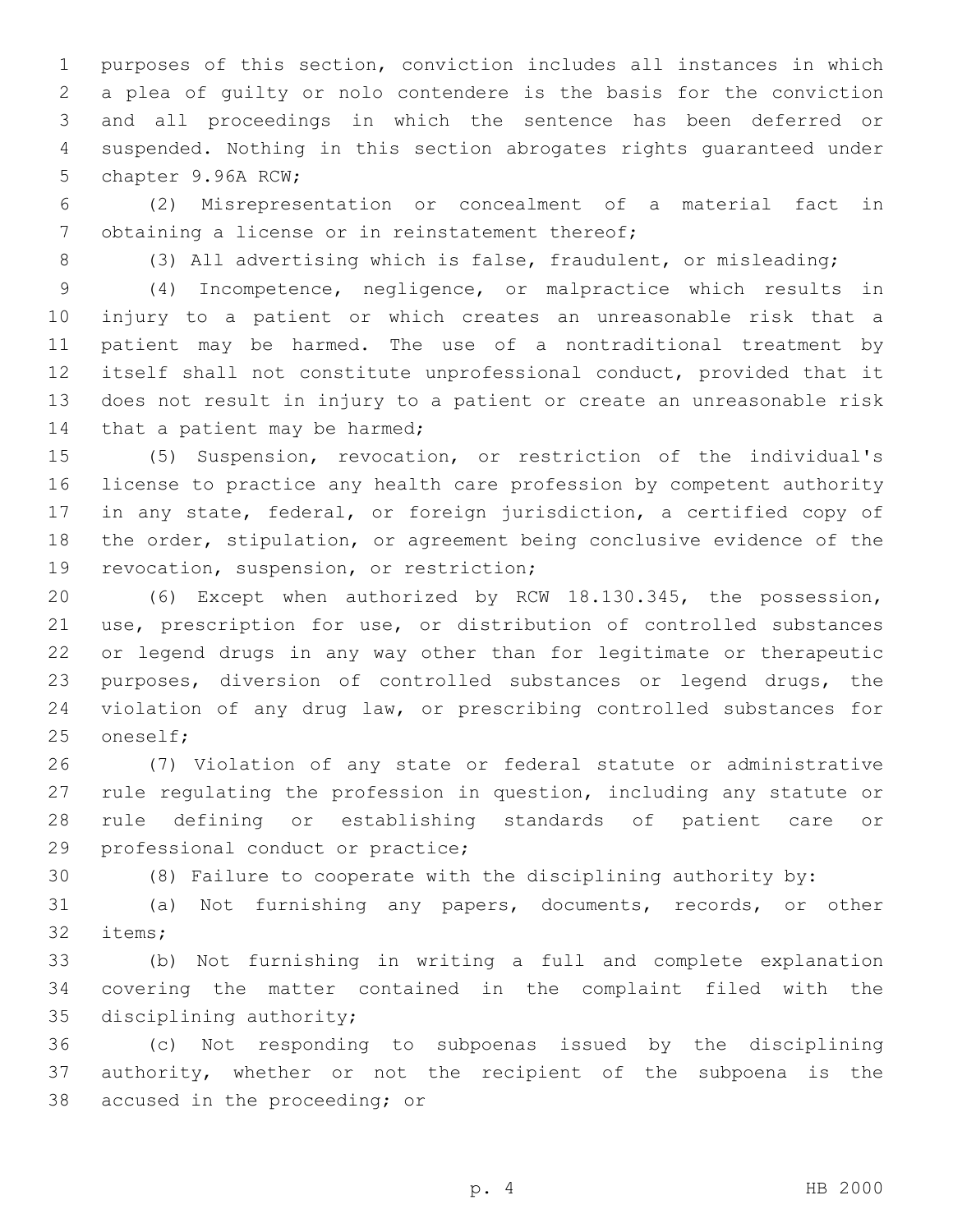(d) Not providing reasonable and timely access for authorized representatives of the disciplining authority seeking to perform practice reviews at facilities utilized by the license holder;

 (9) Failure to comply with an order issued by the disciplining authority or a stipulation for informal disposition entered into with 6 the disciplining authority;

 (10) Aiding or abetting an unlicensed person to practice when a 8 license is required;

(11) Violations of rules established by any health agency;

 (12) Practice beyond the scope of practice as defined by law or 11 rule;

 (13) Misrepresentation or fraud in any aspect of the conduct of 13 the business or profession;

 (14) Failure to adequately supervise auxiliary staff to the extent that the consumer's health or safety is at risk;

 (15) Engaging in a profession involving contact with the public while suffering from a contagious or infectious disease involving 18 serious risk to public health;

 (16) Promotion for personal gain of any unnecessary or inefficacious drug, device, treatment, procedure, or service;

 (17) Conviction of any gross misdemeanor or felony relating to the practice of the person's profession. For the purposes of this subsection, conviction includes all instances in which a plea of guilty or nolo contendere is the basis for conviction and all proceedings in which the sentence has been deferred or suspended. Nothing in this section abrogates rights guaranteed under chapter 27 9.96A RCW;

 (18) The procuring, or aiding or abetting in procuring, a 29 criminal abortion;

 (19) The offering, undertaking, or agreeing to cure or treat disease by a secret method, procedure, treatment, or medicine, or the treating, operating, or prescribing for any health condition by a method, means, or procedure which the licensee refuses to divulge 34 upon demand of the disciplining authority;

 (20) The willful betrayal of a practitioner-patient privilege as 36 recognized by law;

37 (21) Violation of chapter 19.68 RCW;

 (22) Interference with an investigation or disciplinary proceeding by willful misrepresentation of facts before the disciplining authority or its authorized representative, or by the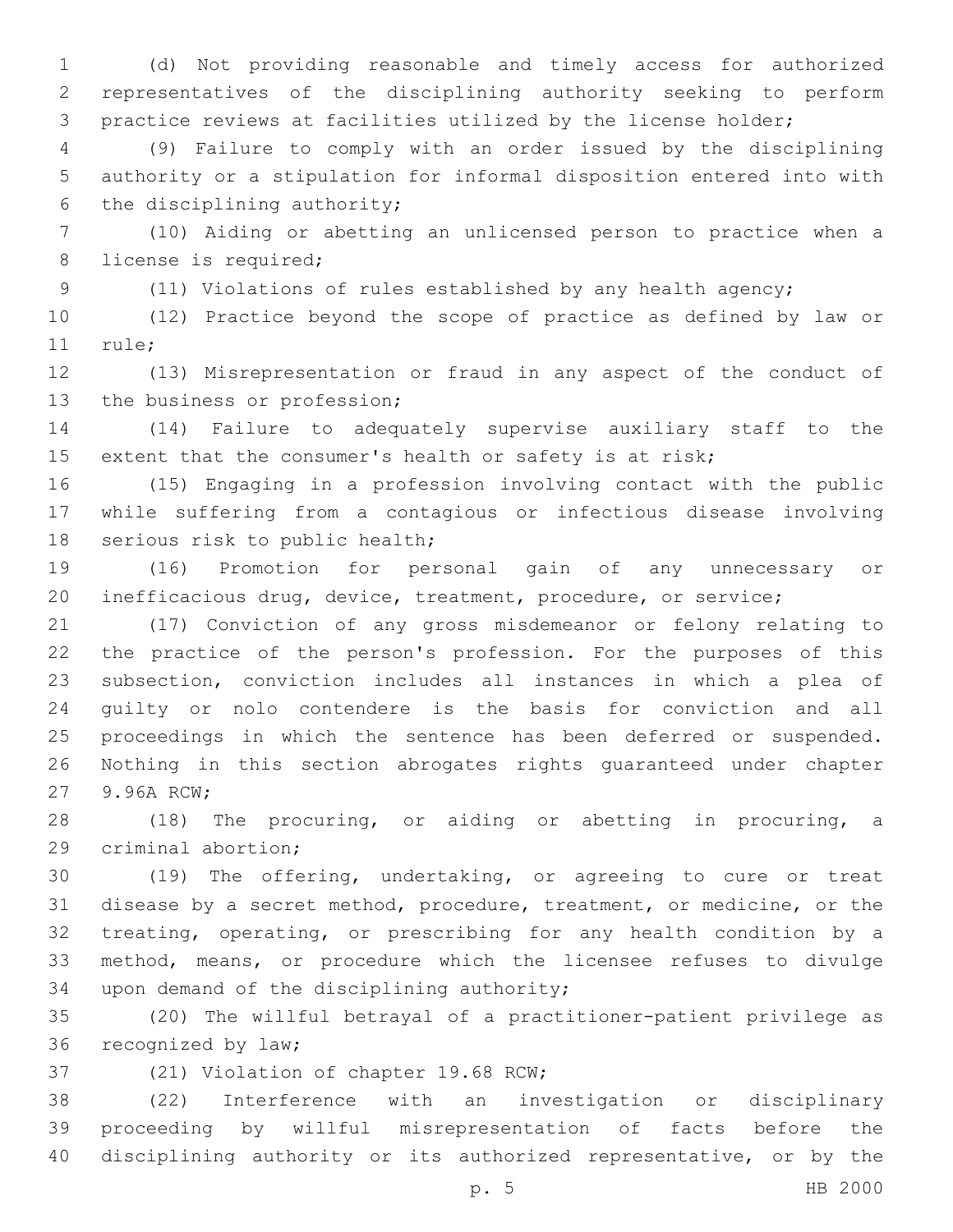use of threats or harassment against any patient or witness to prevent them from providing evidence in a disciplinary proceeding or any other legal action, or by the use of financial inducements to any patient or witness to prevent or attempt to prevent him or her from 5 providing evidence in a disciplinary proceeding;

(23) Current misuse of:6

(a) Alcohol;7

- 8 (b) Controlled substances; or
- (c) Legend drugs;9

 (24) Abuse of a client or patient or sexual contact with a client 11 or patient;

 (25) Acceptance of more than a nominal gratuity, hospitality, or subsidy offered by a representative or vendor of medical or health- related products or services intended for patients, in contemplation of a sale or for use in research publishable in professional journals, where a conflict of interest is presented, as defined by rules of the disciplining authority, in consultation with the department, based on recognized professional ethical standards;

19 (26) Violation of RCW 18.130.420;

 (27) Performing conversion therapy on a patient under age eighteen;

- 
- 22 (28) Performing female genital mutilation.

 **Sec. 4.** RCW 9.94A.515 and 2018 c 236 s 721 and 2018 c 7 s 7 are 24 each reenacted and amended to read as follows:

| 25 |      | TABLE 2                             |
|----|------|-------------------------------------|
| 26 |      | CRIMES INCLUDED WITHIN EACH         |
| 27 |      | SERIOUSNESS LEVEL                   |
| 28 | XVI  | Aggravated Murder 1 (RCW 10.95.020) |
| 29 | XV   | Homicide by abuse (RCW 9A.32.055)   |
| 30 |      | Malicious explosion 1 (RCW          |
| 31 |      | 70.74.280(1)                        |
| 32 |      | Murder 1 (RCW 9A.32.030)            |
| 33 | XIV  | Murder 2 (RCW 9A.32.050)            |
| 34 |      | Trafficking 1 (RCW 9A.40.100(1))    |
| 35 | XIII | Malicious explosion 2 (RCW          |
| 36 |      | 70.74.280(2)                        |
|    |      |                                     |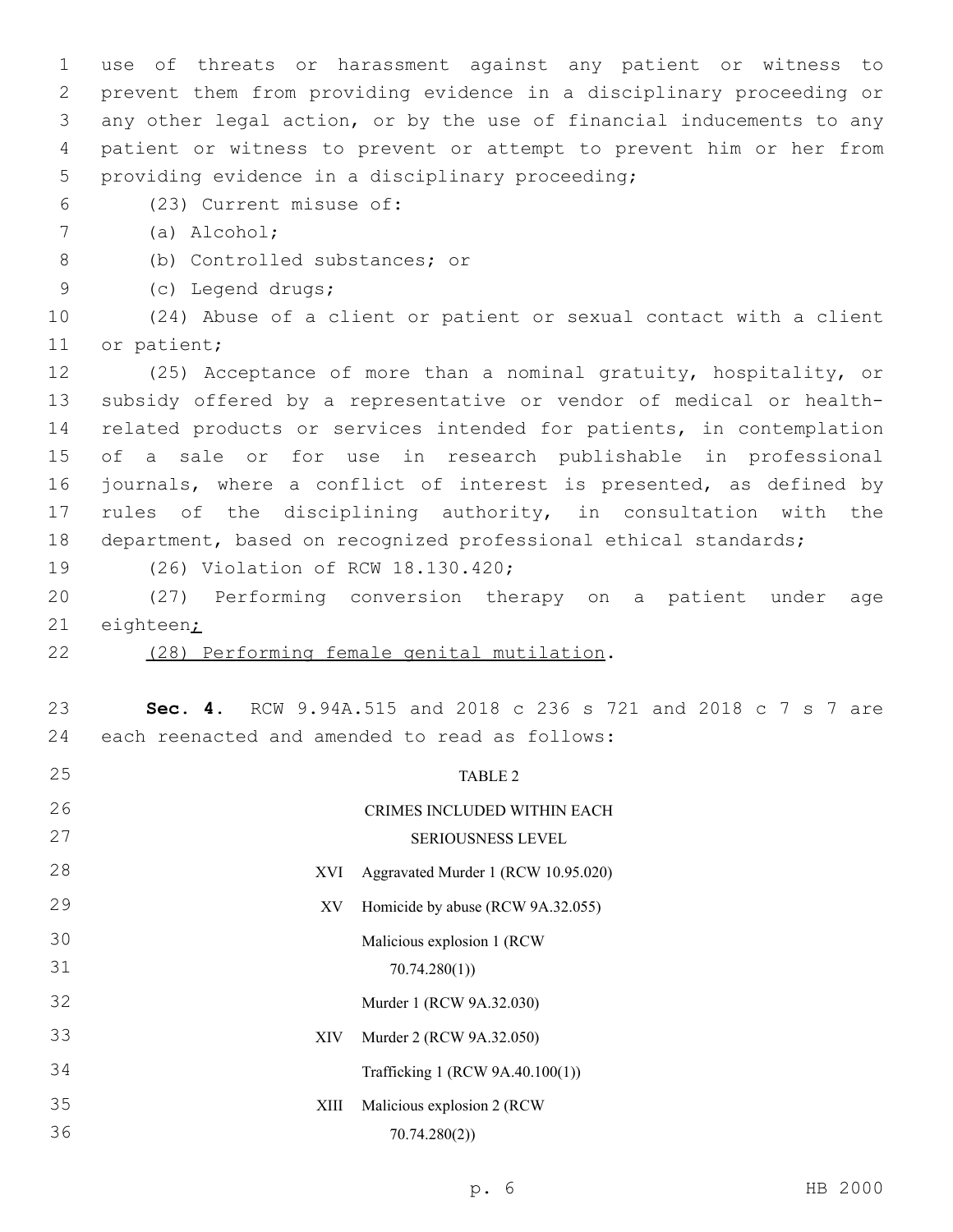| 1<br>2   |     | Malicious placement of an explosive 1<br>(RCW 70.74.270(1)) |
|----------|-----|-------------------------------------------------------------|
| 3        | XII | Assault 1 (RCW 9A.36.011)                                   |
| 4        |     | Assault of a Child 1 (RCW 9A.36.120)                        |
| 5        |     | Malicious placement of an imitation                         |
| 6        |     | device 1 (RCW 70.74.272(1)(a))                              |
| 7        |     | Promoting Commercial Sexual Abuse of                        |
| 8        |     | a Minor (RCW 9.68A.101)                                     |
| 9        |     | Rape 1 (RCW 9A.44.040)                                      |
| 10       |     | Rape of a Child 1 (RCW 9A.44.073)                           |
| 11       |     | Trafficking 2 (RCW 9A.40.100(3))                            |
| 12       | XI  | Manslaughter 1 (RCW 9A.32.060)                              |
| 13       |     | Rape 2 (RCW 9A.44.050)                                      |
| 14       |     | Rape of a Child 2 (RCW 9A.44.076)                           |
| 15       |     | Vehicular Homicide, by being under the                      |
| 16       |     | influence of intoxicating liquor or                         |
| 17       |     | any drug (RCW 46.61.520)                                    |
| 18       |     | Vehicular Homicide, by the operation of                     |
| 19<br>20 |     | any vehicle in a reckless manner<br>(RCW 46.61.520)         |
| 21       | X   | Child Molestation 1 (RCW 9A.44.083)                         |
| 22       |     | Criminal Mistreatment 1 (RCW                                |
| 23       |     | 9A.42.020)                                                  |
| 24       |     | Indecent Liberties (with forcible                           |
| 25       |     | compulsion) (RCW                                            |
| 26       |     | 9A.44.100(1)(a)                                             |
| 27       |     | Kidnapping 1 (RCW 9A.40.020)                                |
| 28       |     | Leading Organized Crime (RCW                                |
| 29       |     | 9A.82.060(1)(a)                                             |
| 30       |     | Malicious explosion 3 (RCW                                  |
| 31       |     | 70.74.280(3)                                                |
| 32       |     | Sexually Violent Predator Escape (RCW                       |
| 33       |     | 9A.76.115)                                                  |
| 34<br>35 | IX  | Abandonment of Dependent Person 1                           |
|          |     | (RCW 9A.42.060)                                             |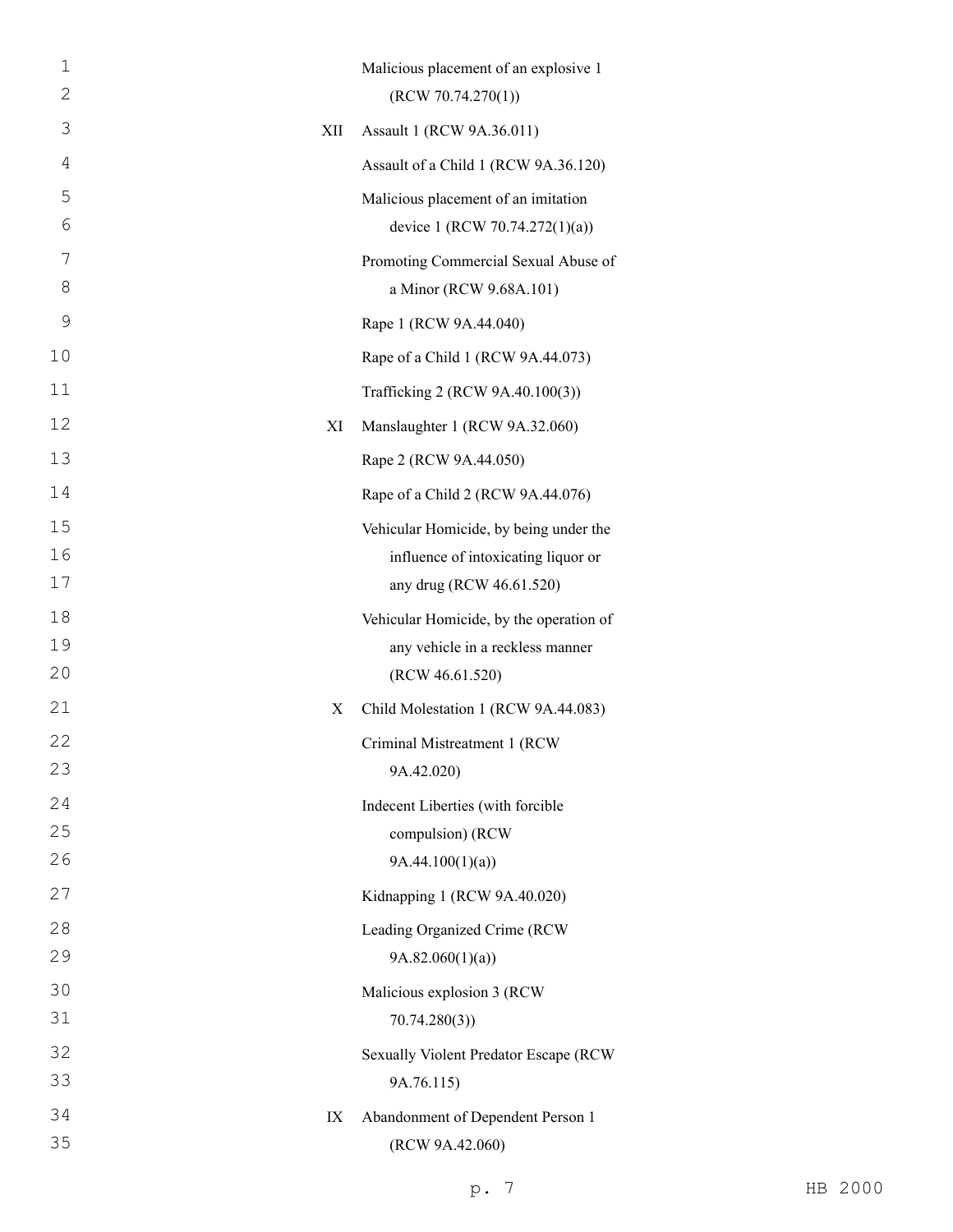| 1            |      | Assault of a Child 2 (RCW 9A.36.130)    |
|--------------|------|-----------------------------------------|
| $\mathbf{2}$ |      | Explosive devices prohibited (RCW       |
| 3            |      | 70.74.180)                              |
| 4            |      | Female Genital Mutilation (section 1 of |
| 5            |      | this act)                               |
| 6            |      | Hit and Run-Death (RCW                  |
| 7            |      | 46.52.020(4)(a)                         |
| 8            |      | Homicide by Watercraft, by being under  |
| 9            |      | the influence of intoxicating liquor    |
| 10           |      | or any drug (RCW 79A.60.050)            |
| 11           |      | Inciting Criminal Profiteering (RCW     |
| 12           |      | 9A.82.060(1)(b)                         |
| 13           |      | Malicious placement of an explosive 2   |
| 14           |      | (RCW 70.74.270(2))                      |
| 15           |      | Robbery 1 (RCW 9A.56.200)               |
| 16           |      | Sexual Exploitation (RCW 9.68A.040)     |
| 17           | VIII | Arson 1 (RCW 9A.48.020)                 |
| 18           |      | Commercial Sexual Abuse of a Minor      |
| 19           |      | (RCW 9.68A.100)                         |
| 20           |      | Homicide by Watercraft, by the          |
| 21           |      | operation of any vessel in a reckless   |
| 22           |      | manner (RCW 79A.60.050)                 |
| 23           |      | Manslaughter 2 (RCW 9A.32.070)          |
| 24           |      | Promoting Prostitution 1 (RCW           |
| 25           |      | 9A.88.070)                              |
| 26           |      | Theft of Ammonia (RCW 69.55.010)        |
| 27           | VII  | Air bag diagnostic systems (causing     |
| 28           |      | bodily injury or death) (RCW            |
| 29           |      | 46.37.660(2)(b)                         |
| 30           |      | Air bag replacement requirements        |
| 31           |      | (causing bodily injury or death)        |
| 32           |      | (RCW 46.37.660(1)(b))                   |
| 33           |      | Burglary 1 (RCW 9A.52.020)              |
| 34           |      | Child Molestation 2 (RCW 9A.44.086)     |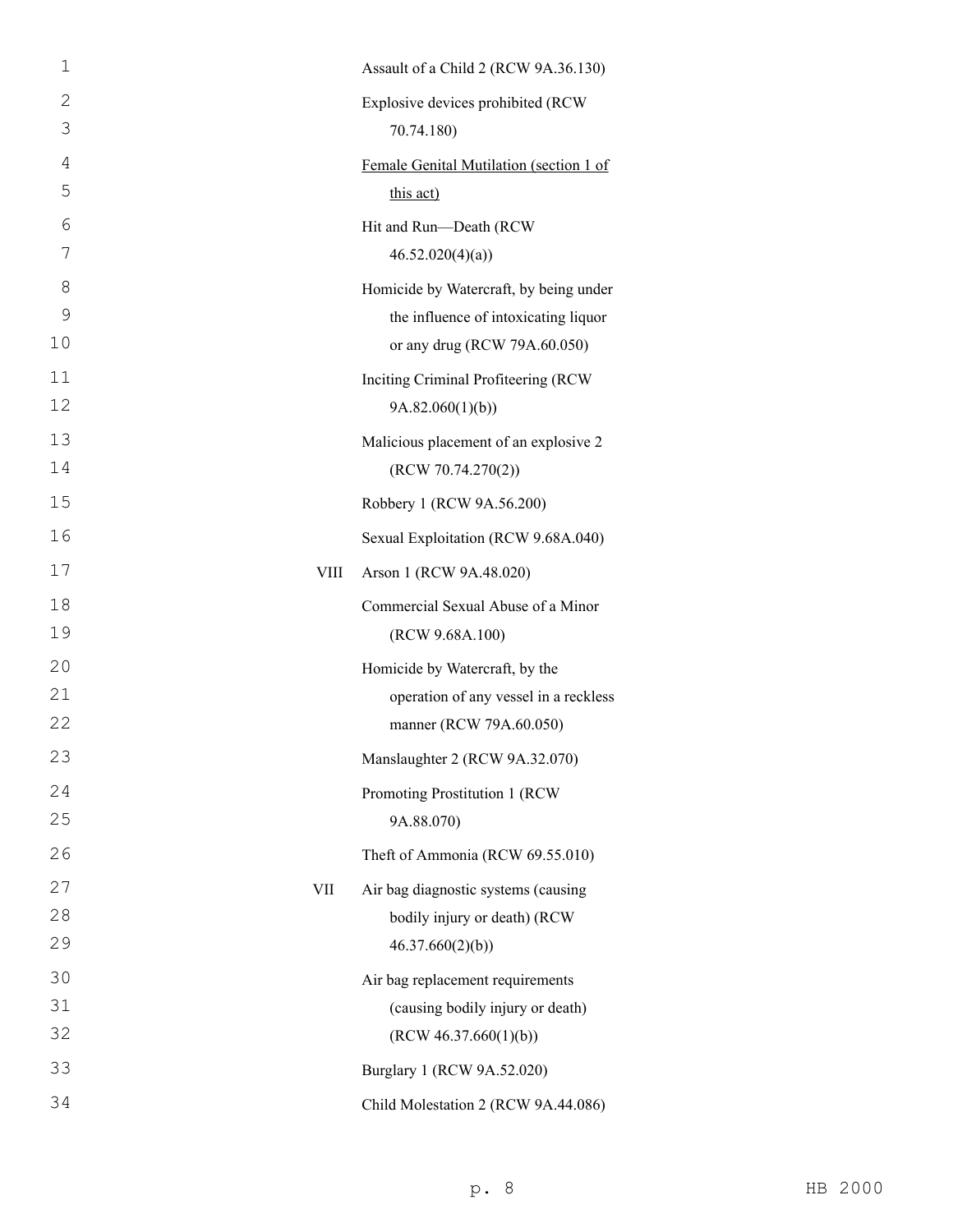| $\mathbf 1$ | Civil Disorder Training (RCW             |
|-------------|------------------------------------------|
| 2           | 9A.48.120)                               |
| 3           | Dealing in depictions of minor engaged   |
| 4           | in sexually explicit conduct 1           |
| 5           | (RCW 9.68A.050(1))                       |
| 6           | Drive-by Shooting (RCW 9A.36.045)        |
| 7           | Homicide by Watercraft, by disregard     |
| 8           | for the safety of others (RCW            |
| 9           | 79A.60.050)                              |
| 10          | Indecent Liberties (without forcible     |
| 11          | compulsion) (RCW 9A.44.100(1)            |
| 12          | $(b)$ and $(c)$ )                        |
| 13          | Introducing Contraband 1 (RCW            |
| 14          | 9A.76.140)                               |
| 15          | Malicious placement of an explosive 3    |
| 16          | (RCW 70.74.270(3))                       |
| 17          | Manufacture or import counterfeit,       |
| 18          | nonfunctional, damaged, or               |
| 19          | previously deployed air bag              |
| 20          | (causing bodily injury or death)         |
| 21          | (RCW 46.37.650(1)(b))                    |
| 22          | Negligently Causing Death By Use of a    |
| 23          | <b>Signal Preemption Device (RCW</b>     |
| 24          | 46.37.675)                               |
| 25          | Sell, install, or reinstall counterfeit, |
| 26          | nonfunctional, damaged, or               |
| 27          | previously deployed airbag (RCW          |
| 28          | 46.37.650(2)(b)                          |
| 29          | Sending, bringing into state depictions  |
| 30          | of minor engaged in sexually             |
| 31          | explicit conduct 1 (RCW                  |
| 32          | 9.68A.060(1)                             |
| 33          | Unlawful Possession of a Firearm in the  |
| 34          | first degree (RCW $9.41.040(1)$ )        |
| 35          | Use of a Machine Gun or Bump-fire        |
| 36          | Stock in Commission of a Felony          |
| 37          | (RCW 9.41.225)                           |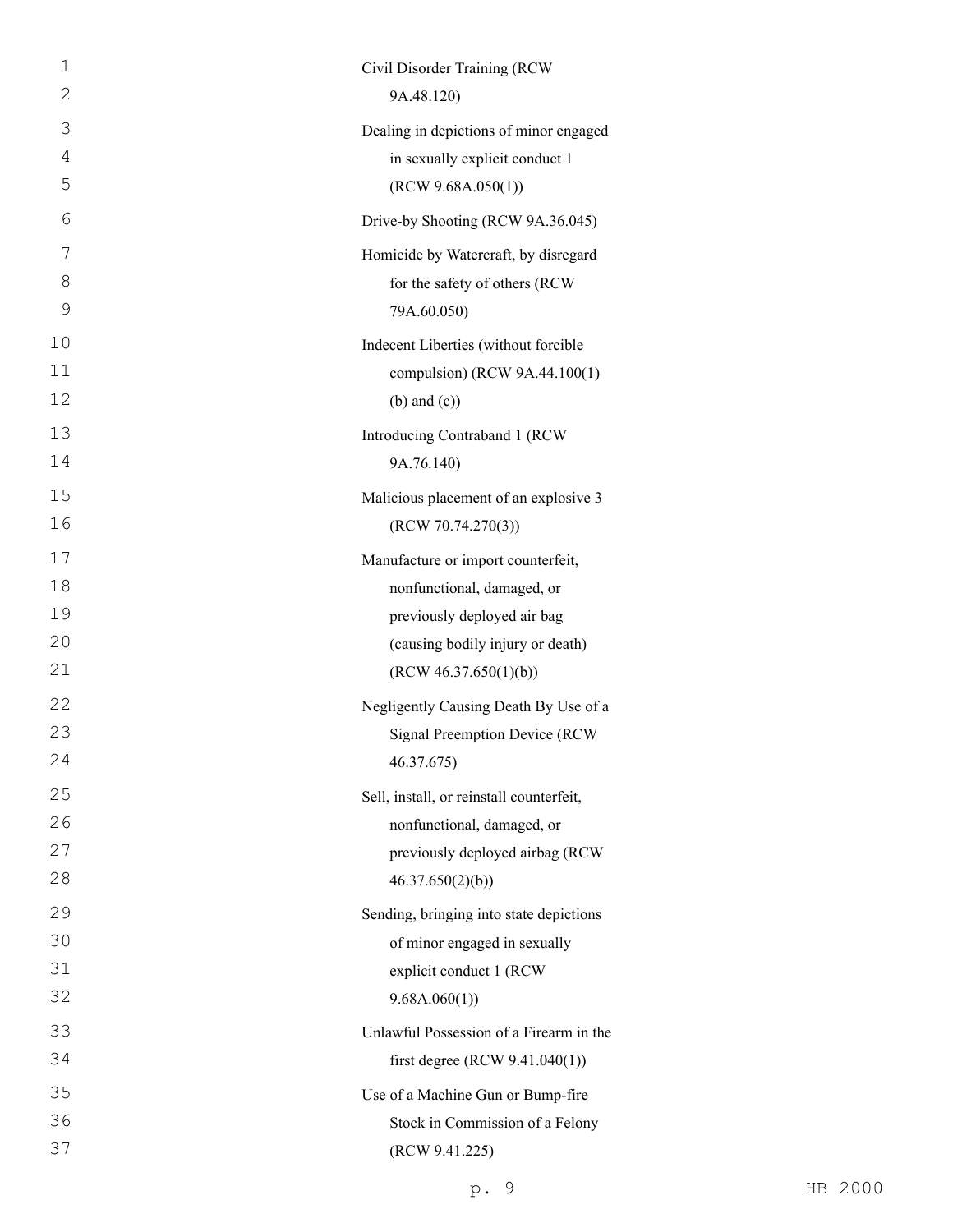| $\mathbf 1$       |    | Vehicular Homicide, by disregard for                                  |
|-------------------|----|-----------------------------------------------------------------------|
| $\mathbf{2}$<br>3 |    | the safety of others (RCW<br>46.61.520)                               |
| $\overline{4}$    |    |                                                                       |
| 5                 | VI | Bail Jumping with Murder 1 (RCW<br>9A.76.170(3)(a)                    |
| 6                 |    | Bribery (RCW 9A.68.010)                                               |
| 7                 |    | Incest 1 (RCW $9A.64.020(1)$ )                                        |
| 8                 |    |                                                                       |
|                   |    | Intimidating a Judge (RCW 9A.72.160)                                  |
| 9<br>10           |    | Intimidating a Juror/Witness (RCW<br>9A.72.110, 9A.72.130)            |
|                   |    |                                                                       |
| 11<br>12          |    | Malicious placement of an imitation<br>device 2 (RCW 70.74.272(1)(b)) |
| 13                |    | Possession of Depictions of a Minor                                   |
| 14                |    | Engaged in Sexually Explicit                                          |
| 15                |    | Conduct 1 (RCW 9.68A.070(1))                                          |
| 16                |    | Rape of a Child 3 (RCW 9A.44.079)                                     |
| 17                |    | Theft of a Firearm (RCW 9A.56.300)                                    |
| 18                |    | Theft from a Vulnerable Adult 1 (RCW                                  |
| 19                |    | 9A.56.400(1)                                                          |
| 20                |    | Unlawful Storage of Ammonia (RCW                                      |
| 21                |    | 69.55.020)                                                            |
| 22                | V  | Abandonment of Dependent Person 2                                     |
| 23                |    | (RCW 9A.42.070)                                                       |
| 24                |    | Advancing money or property for                                       |
| 25                |    | extortionate extension of credit                                      |
| 26                |    | (RCW 9A.82.030)                                                       |
| 27                |    | Air bag diagnostic systems (RCW                                       |
| 28                |    | 46.37.660(2)(c)                                                       |
| 29                |    | Air bag replacement requirements                                      |
| 30                |    | (RCW 46.37.660(1)(c))                                                 |
| 31                |    | Bail Jumping with class A Felony                                      |
| 32                |    | (RCW 9A.76.170(3)(b))                                                 |
| 33                |    | Child Molestation 3 (RCW 9A.44.089)                                   |
| 34                |    | Criminal Mistreatment 2 (RCW                                          |
| 35                |    | 9A.42.030)                                                            |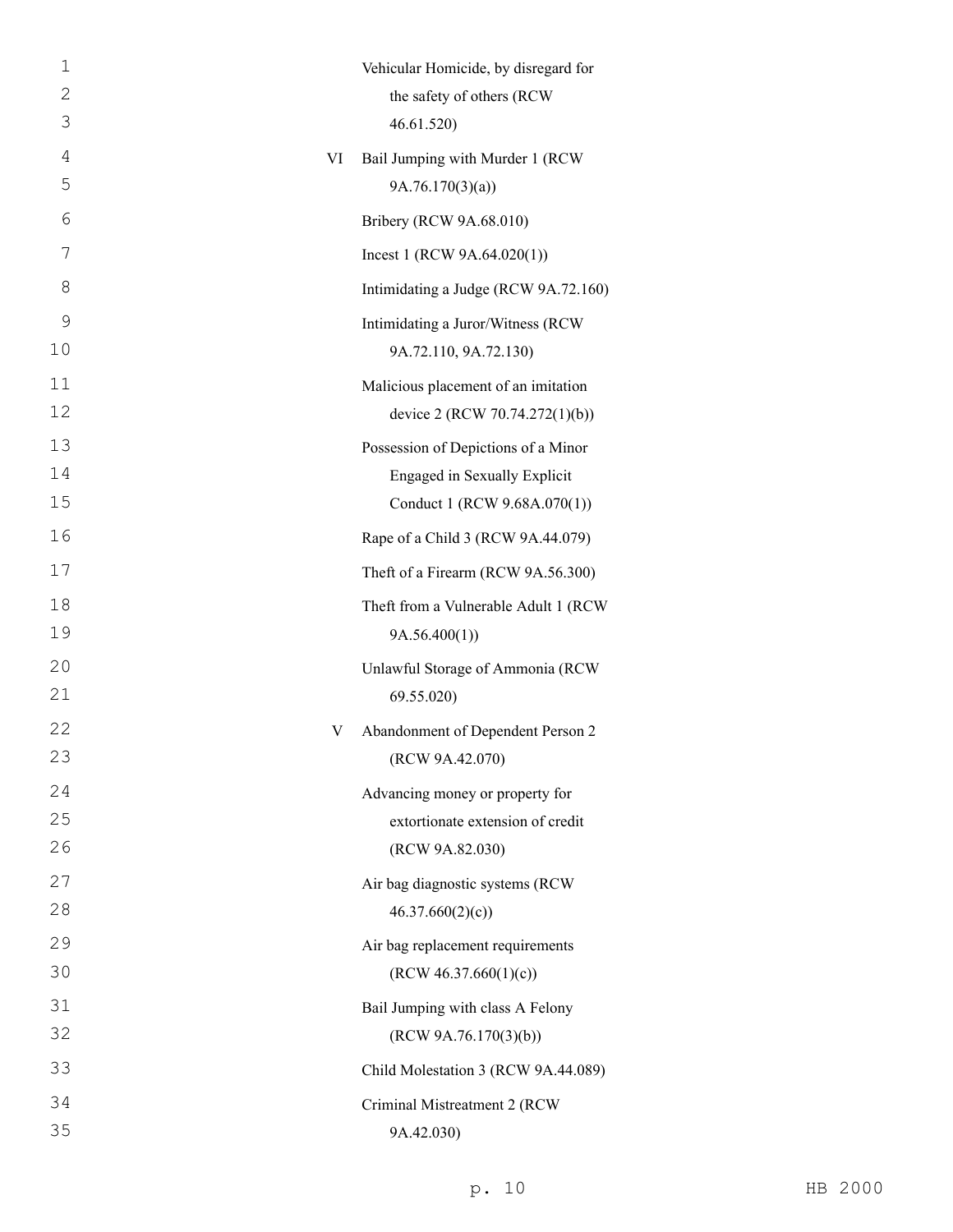| $\mathbf 1$    | Custodial Sexual Misconduct 1 (RCW       |
|----------------|------------------------------------------|
| 2              | 9A.44.160)                               |
| 3              | Dealing in Depictions of Minor           |
| $\overline{4}$ | Engaged in Sexually Explicit             |
| 5              | Conduct 2 (RCW 9.68A.050(2))             |
| 6              | Domestic Violence Court Order            |
| 7              | Violation (RCW 10.99.040,                |
| 8              | 10.99.050, 26.09.300, 26.10.220,         |
| 9              | $((26.26.138))$ $26.26B.050$ ,           |
| 10             | 26.50.110, 26.52.070, or 74.34.145)      |
| 11             | Extortion 1 (RCW 9A.56.120)              |
| 12             | Extortionate Extension of Credit (RCW    |
| 13             | 9A.82.020)                               |
| 14             | <b>Extortionate Means to Collect</b>     |
| 15             | Extensions of Credit (RCW                |
| 16             | 9A.82.040)                               |
| 17             | Incest 2 (RCW $9A.64.020(2)$ )           |
| 18             | Kidnapping 2 (RCW 9A.40.030)             |
| 19             | Manufacture or import counterfeit,       |
| 20             | nonfunctional, damaged, or               |
| 21             | previously deployed air bag (RCW         |
| 22             | 46.37.650(1)(c)                          |
| 23             | Perjury 1 (RCW 9A.72.020)                |
| 24             | Persistent prison misbehavior (RCW       |
| 25             | 9.94.070)                                |
| 26             | Possession of a Stolen Firearm (RCW      |
| 27             | 9A.56.310)                               |
| 28             | Rape 3 (RCW 9A.44.060)                   |
| 29             | Rendering Criminal Assistance 1 (RCW     |
| 30             | 9A.76.070)                               |
| 31             | Sell, install, or reinstall counterfeit, |
|                |                                          |
| 32             | nonfunctional, damaged, or               |
| 33             | previously deployed airbag (RCW          |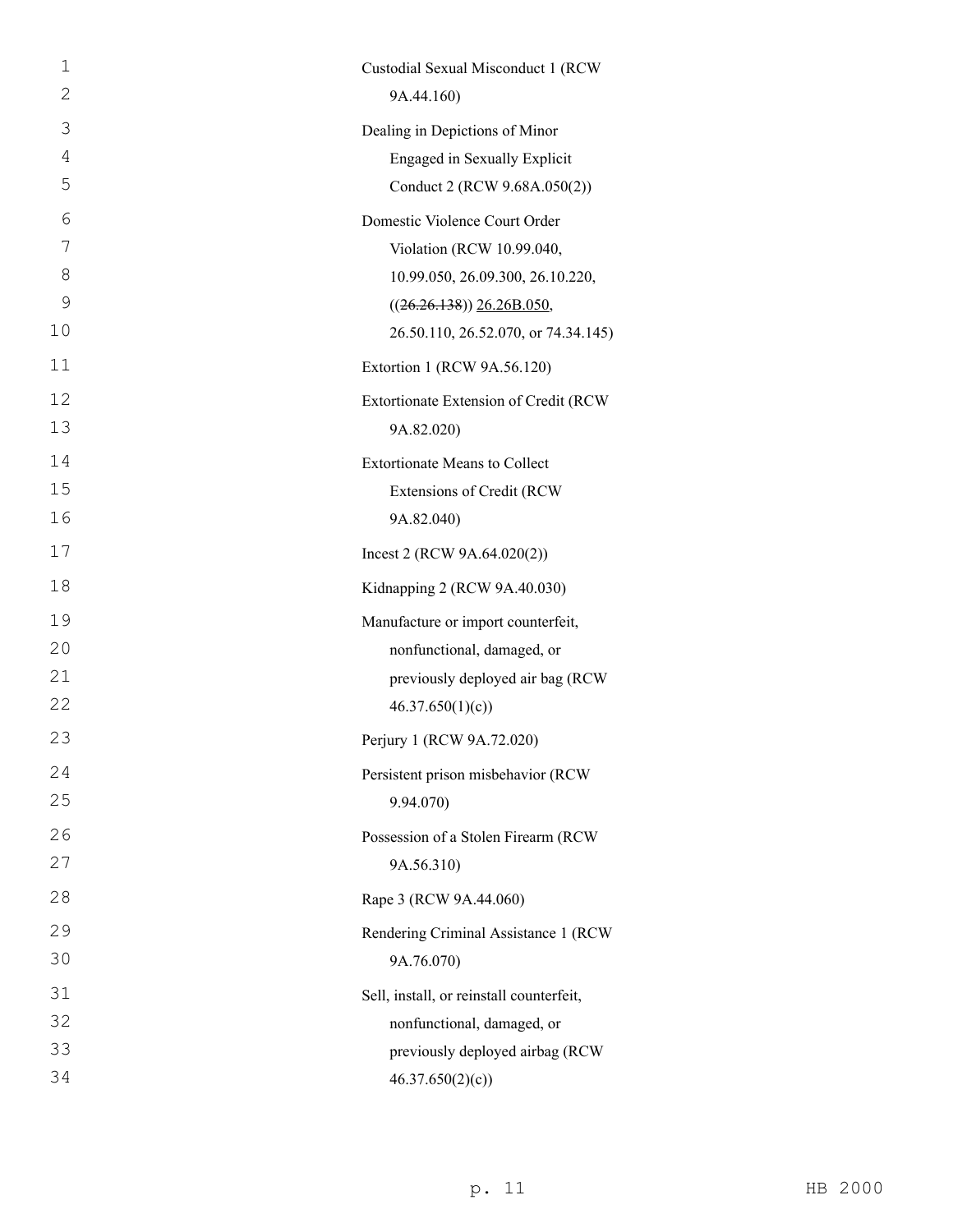| 1<br>$\mathbf{2}$<br>3<br>4 |    | Sending, Bringing into State Depictions<br>of Minor Engaged in Sexually<br><b>Explicit Conduct 2 (RCW</b><br>9.68A.060(2) |
|-----------------------------|----|---------------------------------------------------------------------------------------------------------------------------|
| 5<br>6                      |    | Sexual Misconduct with a Minor 1<br>(RCW 9A.44.093)                                                                       |
| 7<br>8                      |    | Sexually Violating Human Remains<br>(RCW 9A.44.105)                                                                       |
| 9                           |    | Stalking (RCW 9A.46.110)                                                                                                  |
| 10<br>11                    |    | Taking Motor Vehicle Without<br>Permission 1 (RCW 9A.56.070)                                                              |
| 12                          | IV | Arson 2 (RCW 9A.48.030)                                                                                                   |
| 13                          |    | Assault 2 (RCW 9A.36.021)                                                                                                 |
| 14<br>15                    |    | Assault 3 (of a Peace Officer with a<br>Projectile Stun Gun) (RCW                                                         |
| 16                          |    | 9A.36.031(1)(h)                                                                                                           |
| 17<br>18                    |    | Assault 4 (third domestic violence<br>offense) (RCW 9A.36.041(3))                                                         |
| 19<br>20                    |    | Assault by Watercraft (RCW<br>79A.60.060)                                                                                 |
| 21<br>22<br>23              |    | Bribing a Witness/Bribe Received by<br>Witness (RCW 9A.72.090,<br>9A.72.100)                                              |
| 24                          |    | Cheating 1 (RCW 9.46.1961)                                                                                                |
| 25                          |    | Commercial Bribery (RCW 9A.68.060)                                                                                        |
| 26                          |    | Counterfeiting (RCW 9.16.035(4))                                                                                          |
| 27                          |    | Driving While Under the Influence                                                                                         |
| 28                          |    | (RCW 46.61.502(6))                                                                                                        |
| 29<br>30                    |    | Endangerment with a Controlled<br>Substance (RCW 9A.42.100)                                                               |
| 31                          |    | Escape 1 (RCW 9A.76.110)                                                                                                  |
| 32                          |    | Hit and Run-Injury (RCW                                                                                                   |
| 33                          |    | 46.52.020(4)(b)                                                                                                           |
| 34<br>35                    |    | Hit and Run with Vessel-Injury<br>Accident (RCW 79A.60.200(3))                                                            |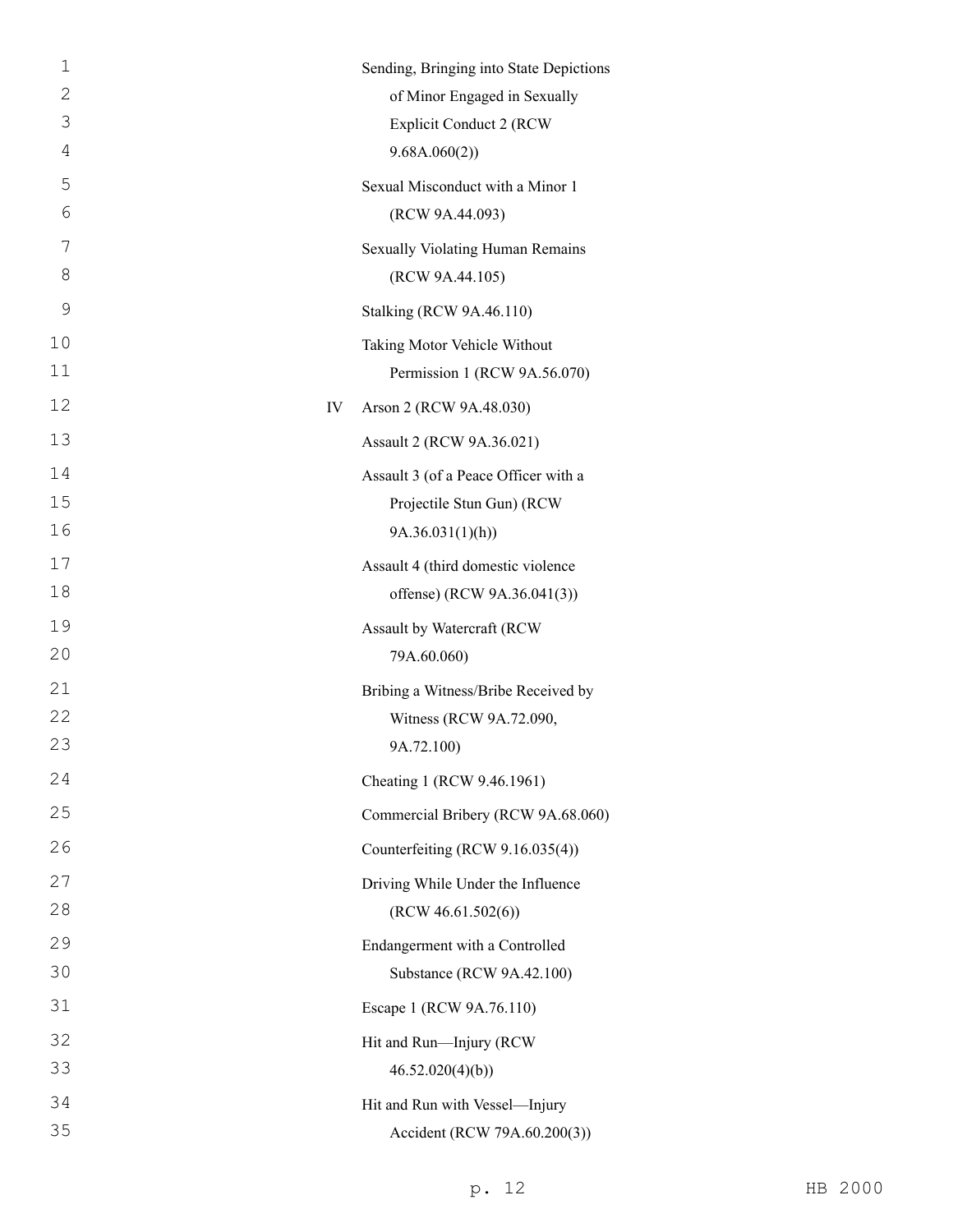| $\mathbf 1$  | Identity Theft 1 (RCW 9.35.020(2))      |
|--------------|-----------------------------------------|
| $\mathbf{2}$ | Indecent Exposure to Person Under Age   |
| 3            | Fourteen (subsequent sex offense)       |
| 4            | (RCW 9A.88.010)                         |
| 5            | Influencing Outcome of Sporting Event   |
| 6            | (RCW 9A.82.070)                         |
| 7            | Malicious Harassment (RCW               |
| 8            | 9A.36.080)                              |
| 9            | Physical Control of a Vehicle While     |
| 10           | Under the Influence (RCW                |
| 11           | 46.61.504(6)                            |
| 12           | Possession of Depictions of a Minor     |
| 13           | Engaged in Sexually Explicit            |
| 14           | Conduct 2 (RCW 9.68A.070(2))            |
| 15           | Residential Burglary (RCW 9A.52.025)    |
| 16           | Robbery 2 (RCW 9A.56.210)               |
| 17           | Theft of Livestock 1 (RCW 9A.56.080)    |
| 18           | Threats to Bomb (RCW 9.61.160)          |
| 19           | Trafficking in Stolen Property 1 (RCW   |
| 20           | 9A.82.050)                              |
| 21           | Unlawful factoring of a credit card or  |
| 22           | payment card transaction (RCW           |
| 23           | 9A.56.290(4)(b))                        |
| 24           | Unlawful transaction of health coverage |
| 25           | as a health care service contractor     |
| 26           | (RCW 48.44.016(3))                      |
| 27           | Unlawful transaction of health coverage |
| 28           | as a health maintenance                 |
| 29           | organization (RCW 48.46.033(3))         |
| 30           | Unlawful transaction of insurance       |
| 31           | business (RCW 48.15.023(3))             |
| 32           | Unlicensed practice as an insurance     |
| 33           | professional (RCW $48.17.063(2)$ )      |
| 34           | Use of Proceeds of Criminal             |
| 35           | Profiteering (RCW 9A.82.080 (1)         |
| 36           | and $(2)$ )                             |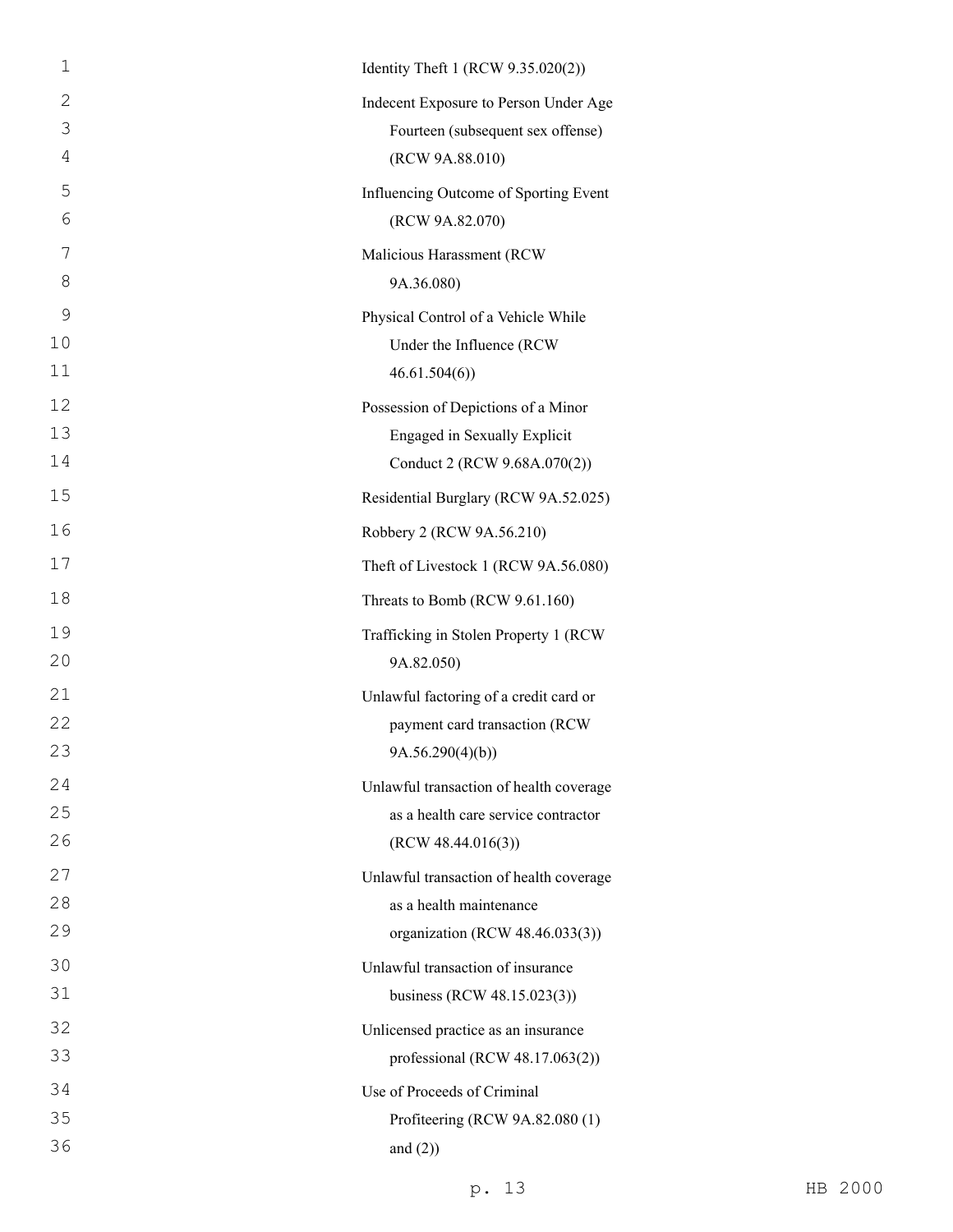| 1              |           | Vehicle Prowling 2 (third or subsequent |
|----------------|-----------|-----------------------------------------|
| $\mathbf{2}$   |           | offense) (RCW 9A.52.100(3))             |
| 3              |           | Vehicular Assault, by being under the   |
| $\overline{4}$ |           | influence of intoxicating liquor or     |
| 5              |           | any drug, or by the operation or        |
| 6              |           | driving of a vehicle in a reckless      |
| 7              |           | manner (RCW 46.61.522)                  |
| 8              |           | Viewing of Depictions of a Minor        |
| 9              |           | Engaged in Sexually Explicit            |
| 10             |           | Conduct 1 (RCW 9.68A.075(1))            |
| 11             |           | Willful Failure to Return from Furlough |
| 12             |           | (RCW 72.66.060)                         |
| 13             | $\rm III$ | Animal Cruelty 1 (Sexual Conduct or     |
| 14             |           | Contact) (RCW 16.52.205(3))             |
| 15             |           | Assault 3 (Except Assault 3 of a Peace  |
| 16             |           | Officer With a Projectile Stun Gun)     |
| 17             |           | (RCW 9A.36.031 except subsection        |
| 18             |           | (1)(h))                                 |
| 19             |           | Assault of a Child 3 (RCW 9A.36.140)    |
| 20             |           | Bail Jumping with class B or C Felony   |
| 21             |           | (RCW 9A.76.170(3)(c))                   |
| 22             |           | Burglary 2 (RCW 9A.52.030)              |
| 23             |           | Communication with a Minor for          |
| 24             |           | <b>Immoral Purposes (RCW)</b>           |
| 25             |           | 9.68A.090)                              |
| 26             |           | Criminal Gang Intimidation (RCW         |
| 27             |           | 9A.46.120)                              |
| 28             |           | Custodial Assault (RCW 9A.36.100)       |
| 29             |           | Cyberstalking (subsequent conviction or |
| 30             |           | threat of death) (RCW $9.61.260(3)$ )   |
| 31             |           | Escape 2 (RCW 9A.76.120)                |
| 32             |           | Extortion 2 (RCW 9A.56.130)             |
| 33             |           | Harassment (RCW 9A.46.020)              |
| 34             |           | Intimidating a Public Servant (RCW      |
| 35             |           | 9A.76.180)                              |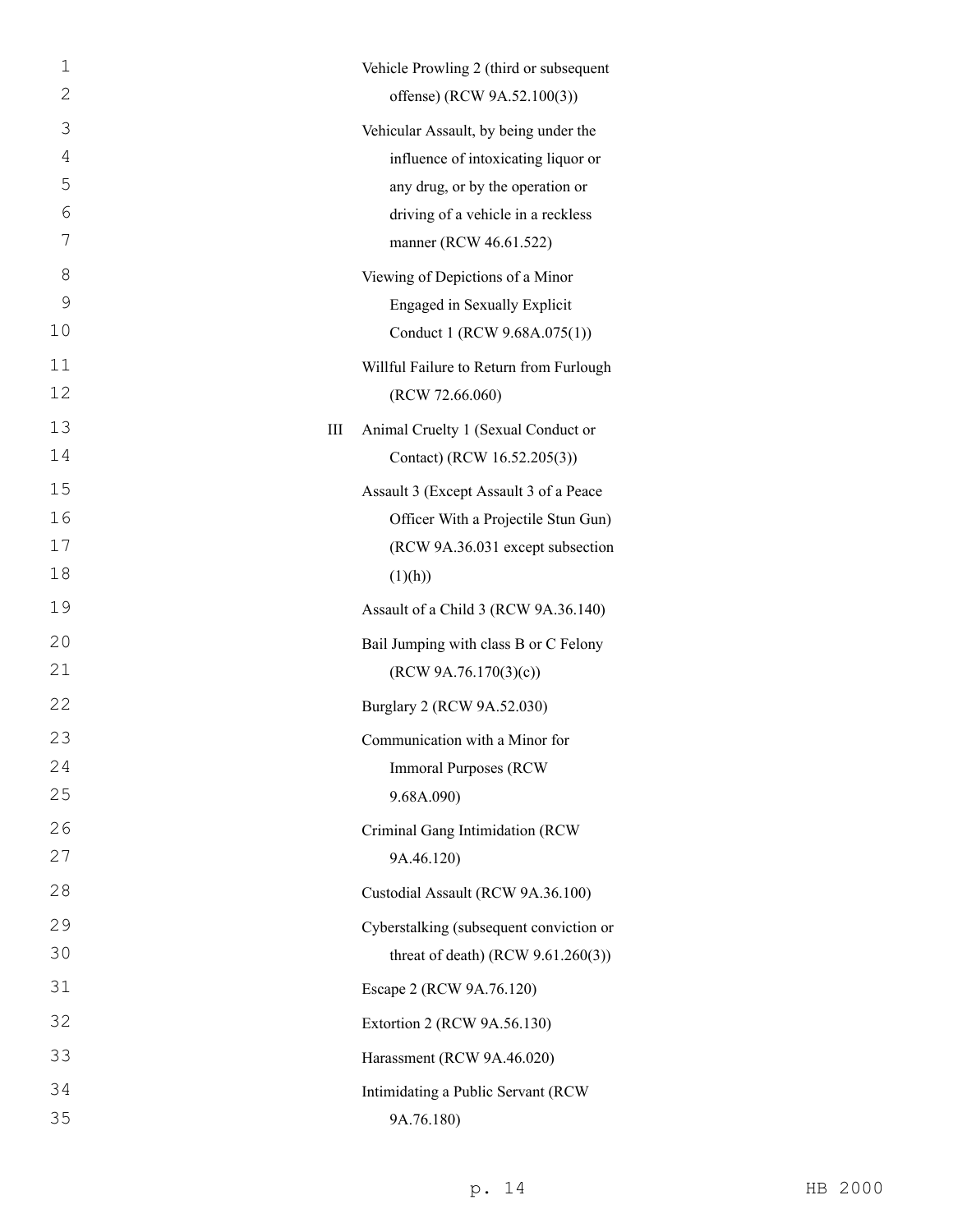| 1  | Introducing Contraband 2 (RCW           |
|----|-----------------------------------------|
| 2  | 9A.76.150)                              |
| 3  | Malicious Injury to Railroad Property   |
| 4  | (RCW 81.60.070)                         |
| 5  | Mortgage Fraud (RCW 19.144.080)         |
| 6  | Negligently Causing Substantial Bodily  |
| 7  | Harm By Use of a Signal                 |
| 8  | Preemption Device (RCW                  |
| 9  | 46.37.674)                              |
| 10 | Organized Retail Theft 1 (RCW           |
| 11 | 9A.56.350(2)                            |
| 12 | Perjury 2 (RCW 9A.72.030)               |
| 13 | Possession of Incendiary Device (RCW    |
| 14 | 9.40.120)                               |
| 15 | Possession of Machine Gun, Bump-fire    |
| 16 | Stock, or Short-Barreled Shotgun or     |
| 17 | Rifle (RCW 9.41.190)                    |
| 18 | Promoting Prostitution 2 (RCW           |
| 19 | 9A.88.080)                              |
| 20 | Retail Theft with Special Circumstances |
| 21 | 1 (RCW 9A.56.360(2))                    |
| 22 | Securities Act violation (RCW           |
| 23 | 21.20.400)                              |
| 24 | Tampering with a Witness (RCW           |
| 25 | 9A.72.120)                              |
| 26 | Telephone Harassment (subsequent        |
| 27 | conviction or threat of death) (RCW     |
| 28 | 9.61.230(2))                            |
| 29 | Theft of Livestock 2 (RCW 9A.56.083)    |
| 30 | Theft with the Intent to Resell 1 (RCW  |
| 31 | 9A.56.340(2))                           |
| 32 | Trafficking in Stolen Property 2 (RCW   |
| 33 | 9A.82.055)                              |
| 34 | Unlawful Hunting of Big Game 1 (RCW     |
| 35 | 77.15.410(3)(b)                         |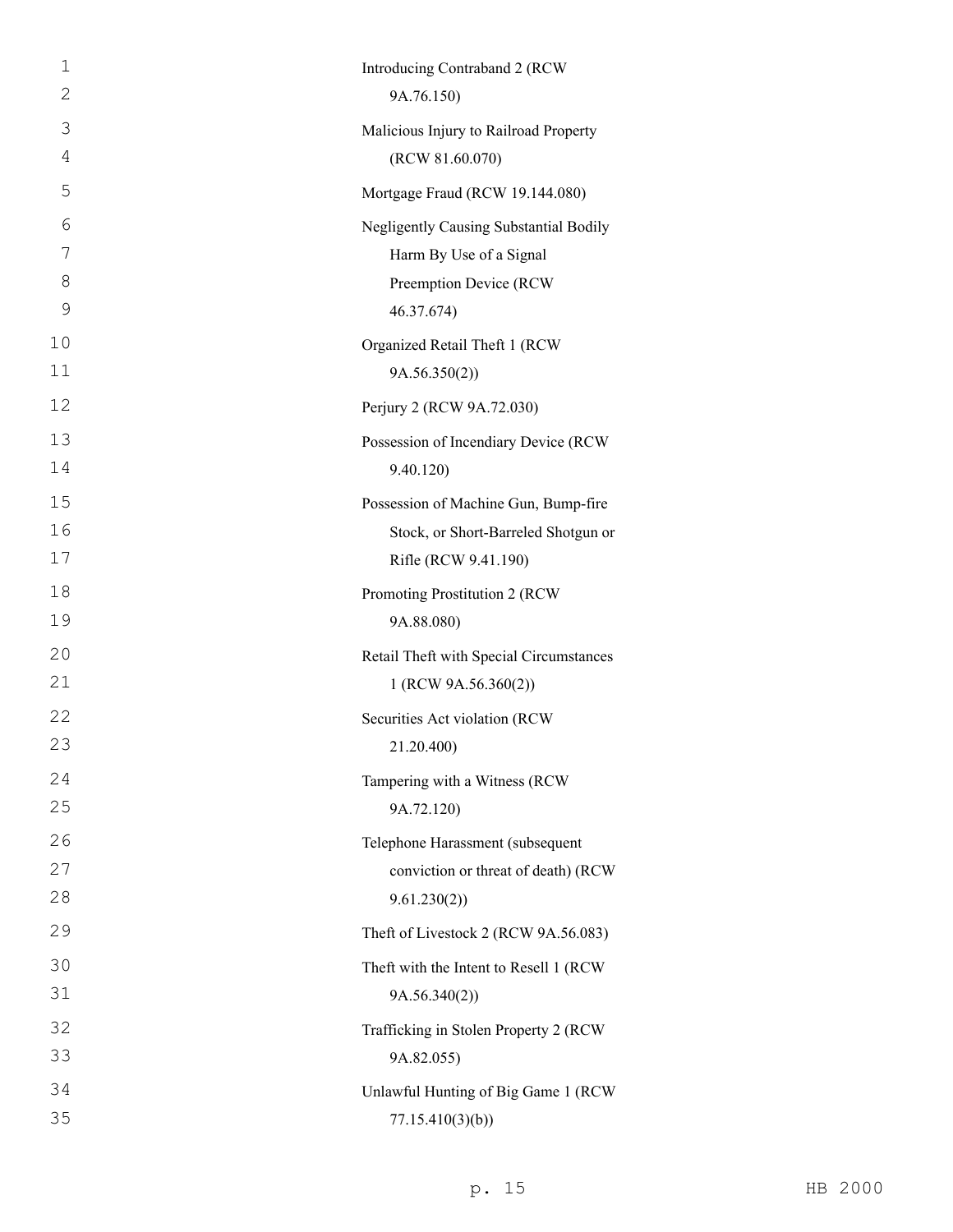| 1<br>$\mathbf{2}$ | Unlawful Imprisonment (RCW<br>9A.40.040)                       |
|-------------------|----------------------------------------------------------------|
| 3                 | Unlawful Misbranding of ((Food)) Fish                          |
| 4                 | or Shellfish 1 (RCW 77.140.060(3))                             |
| 5                 | Unlawful possession of firearm in the                          |
| 6                 | second degree (RCW 9.41.040(2))                                |
| 7                 | Unlawful Taking of Endangered Fish or                          |
| 8                 | Wildlife 1 (RCW 77.15.120(3)(b))                               |
| 9                 | Unlawful Trafficking in Fish, Shellfish,                       |
| 10                | or Wildlife 1 (RCW                                             |
| 11                | 77.15.260(3)(b)                                                |
| 12                | Unlawful Use of a Nondesignated                                |
| 13                | Vessel (RCW 77.15.530(4))                                      |
| 14                | Vehicular Assault, by the operation or                         |
| 15                | driving of a vehicle with disregard                            |
| 16<br>17          | for the safety of others (RCW<br>46.61.522)                    |
| 18                |                                                                |
| 19                | Willful Failure to Return from Work<br>Release (RCW 72.65.070) |
| 20                | Commercial Fishing Without a License<br>П                      |
| 21                | 1 (RCW 77.15.500(3)(b))                                        |
| 22                | Computer Trespass 1 (RCW 9A.90.040)                            |
| 23                | Counterfeiting (RCW 9.16.035(3))                               |
| 24                | Electronic Data Service Interference                           |
| 25                | (RCW 9A.90.060)                                                |
| 26                | Electronic Data Tampering 1 (RCW)                              |
| 27                | 9A.90.080)                                                     |
| 28                | Electronic Data Theft (RCW 9A.90.100)                          |
| 29                | Engaging in Fish Dealing Activity                              |
| 30                | Unlicensed 1 (RCW 77.15.620(3))                                |
| 31                | Escape from Community Custody                                  |
| 32                | (RCW 72.09.310)                                                |
| 33                | Failure to Register as a Sex Offender                          |
| 34                | (second or subsequent offense)                                 |
| 35                | (RCW 9A.44.130 prior to June 10,                               |
| 36                | 2010, and RCW 9A.44.132)                                       |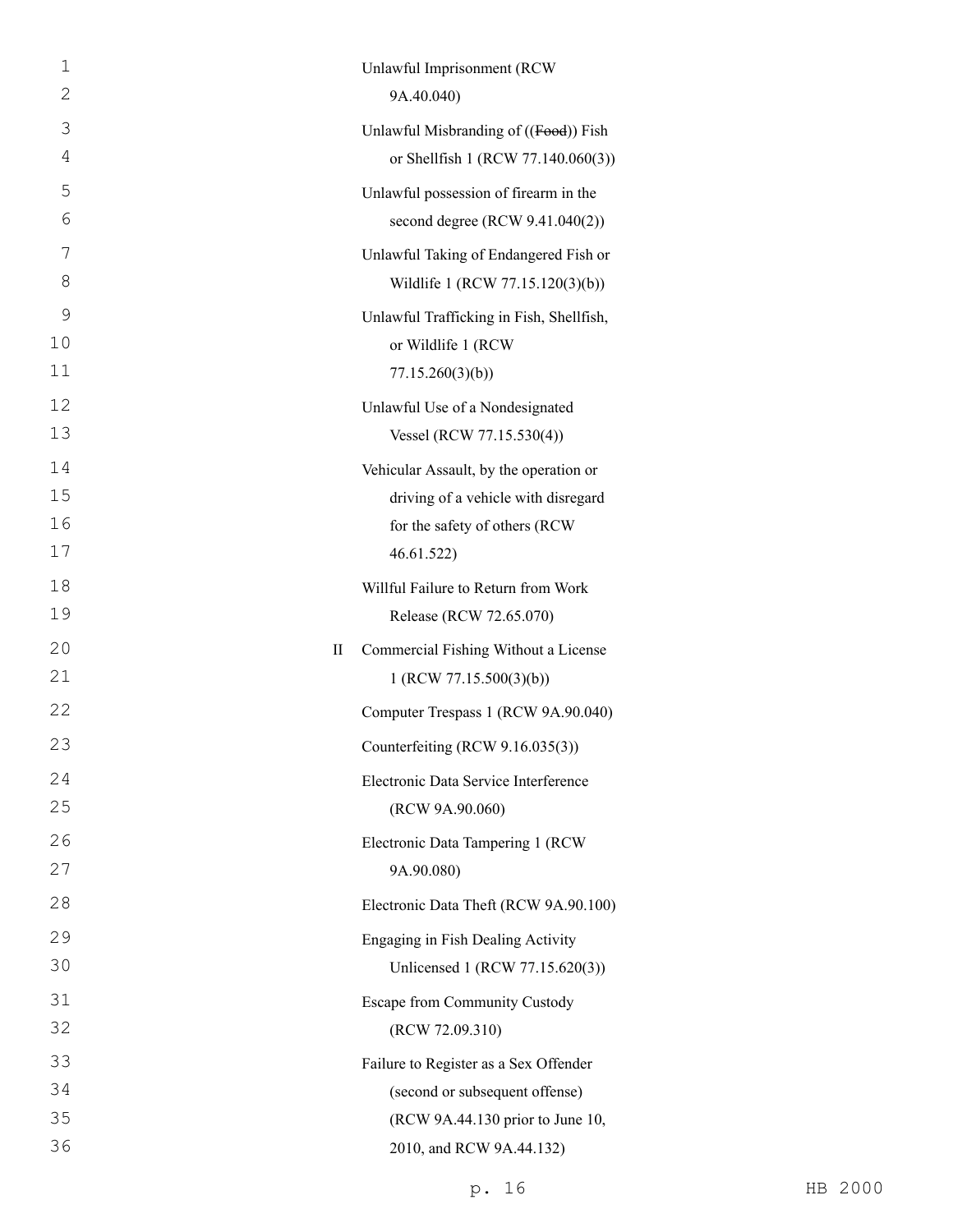| $\mathbf 1$ | Health Care False Claims (RCW           |
|-------------|-----------------------------------------|
| 2           | 48.80.030)                              |
| 3           | Identity Theft 2 (RCW 9.35.020(3))      |
| 4           | <b>Improperly Obtaining Financial</b>   |
| 5           | Information (RCW 9.35.010)              |
| 6           | Malicious Mischief 1 (RCW 9A.48.070)    |
| 7           | Organized Retail Theft 2 (RCW           |
| 8           | 9A.56.350(3)                            |
| 9           | Possession of Stolen Property 1 (RCW    |
| 10          | 9A.56.150)                              |
| 11          | Possession of a Stolen Vehicle (RCW     |
| 12          | 9A.56.068)                              |
| 13          | Retail Theft with Special Circumstances |
| 14          | 2 (RCW 9A.56.360(3))                    |
| 15          | Scrap Processing, Recycling, or         |
| 16          | Supplying Without a License             |
| 17          | (second or subsequent offense)          |
| 18          | (RCW 19.290.100)                        |
| 19          | Theft 1 (RCW 9A.56.030)                 |
| 20          | Theft of a Motor Vehicle (RCW           |
| 21          | 9A.56.065)                              |
| 22          | Theft of Rental, Leased, Lease-         |
| 23          | purchased, or Loaned Property           |
| 24          | (valued at five thousand dollars or     |
| 25          | more) (RCW 9A.56.096(5)(a))             |
| 26          | Theft with the Intent to Resell 2 (RCW  |
| 27          | 9A.56.340(3)                            |
| 28          | Trafficking in Insurance Claims (RCW    |
| 29          | 48.30A.015)                             |
| 30          | Unlawful factoring of a credit card or  |
| 31          | payment card transaction (RCW           |
| 32          | 9A.56.290(4)(a)                         |
| 33          | Unlawful Participation of Non-Indians   |
| 34          | in Indian Fishery (RCW                  |
| 35          | 77.15.570(2)                            |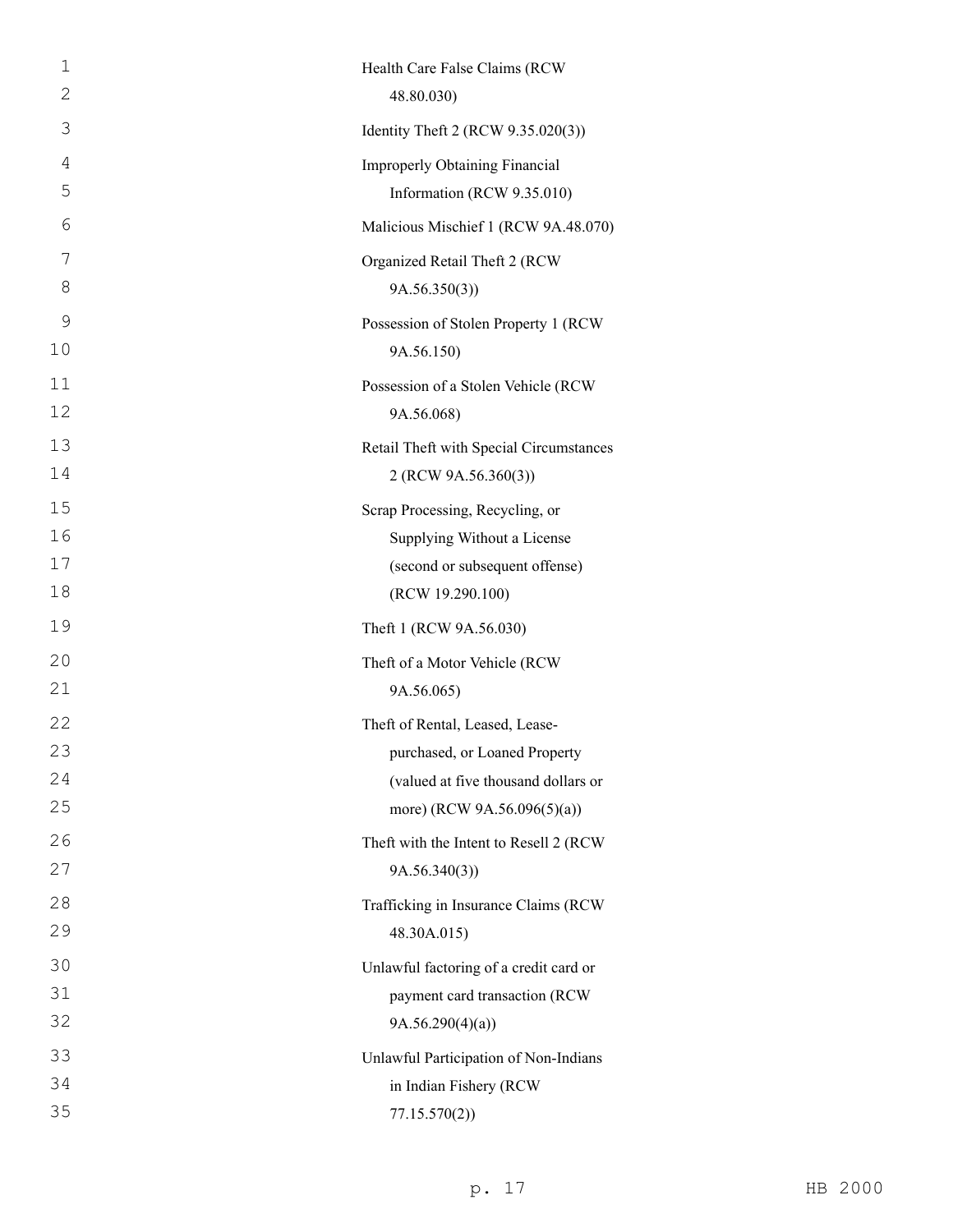| 1<br>2   | Unlawful Practice of Law (RCW                                                   |
|----------|---------------------------------------------------------------------------------|
|          | 2.48.180)                                                                       |
| 3<br>4   | Unlawful Purchase or Use of a License                                           |
| 5        | (RCW 77.15.650(3)(b))                                                           |
| 6        | Unlawful Trafficking in Fish, Shellfish,<br>or Wildlife 2 (RCW                  |
| 7        | 77.15.260(3)(a)                                                                 |
| 8        | Unlicensed Practice of a Profession or                                          |
| 9        | Business (RCW 18.130.190(7))                                                    |
| 10       | Voyeurism 1 (RCW 9A.44.115)                                                     |
| 11<br>12 | Attempting to Elude a Pursuing Police<br>$\mathbf I$<br>Vehicle (RCW 46.61.024) |
| 13       | False Verification for Welfare (RCW                                             |
| 14       | 74.08.055)                                                                      |
| 15       | Forgery (RCW 9A.60.020)                                                         |
| 16       | Fraudulent Creation or Revocation of a                                          |
| 17       | Mental Health Advance Directive                                                 |
| 18       | (RCW 9A.60.060)                                                                 |
| 19       | Malicious Mischief 2 (RCW 9A.48.080)                                            |
| 20       | Mineral Trespass (RCW 78.44.330)                                                |
| 21       | Possession of Stolen Property 2 (RCW                                            |
| 22       | 9A.56.160)                                                                      |
| 23       | Reckless Burning 1 (RCW 9A.48.040)                                              |
| 24       | Spotlighting Big Game 1 (RCW                                                    |
| 25       | 77.15.450(3)(b)                                                                 |
| 26       | Suspension of Department Privileges 1                                           |
| 27       | (RCW 77.15.670(3)(b))                                                           |
| 28       | Taking Motor Vehicle Without                                                    |
| 29       | Permission 2 (RCW 9A.56.075)                                                    |
| 30       | Theft 2 (RCW 9A.56.040)                                                         |
| 31       | Theft from a Vulnerable Adult 2 (RCW                                            |
| 32       | 9A.56.400(2))                                                                   |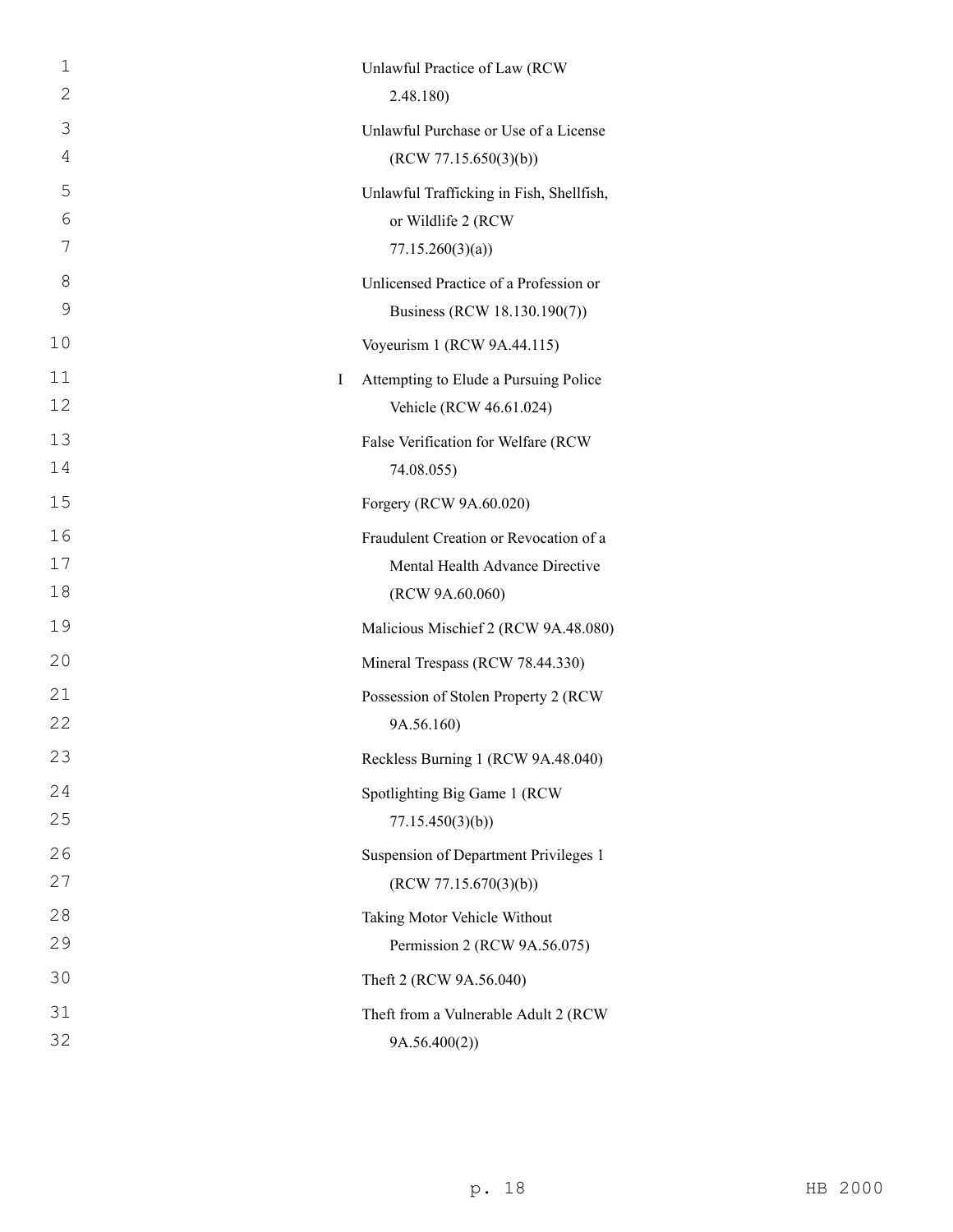| 1  | Theft of Rental, Leased, Lease-       |
|----|---------------------------------------|
| 2  | purchased, or Loaned Property         |
| 3  | (valued at seven hundred fifty        |
| 4  | dollars or more but less than five    |
| 5  | thousand dollars) (RCW                |
| 6  | 9A.56.096(5)(b)                       |
| 7  | Transaction of insurance business     |
| 8  | beyond the scope of licensure         |
| 9  | (RCW 48.17.063)                       |
| 10 | Unlawful Fish and Shellfish Catch     |
| 11 | Accounting (RCW 77.15.630(3)(b))      |
| 12 | Unlawful Issuance of Checks or Drafts |
| 13 | (RCW 9A.56.060)                       |
| 14 | Unlawful Possession of Fictitious     |
| 15 | Identification (RCW 9A.56.320)        |
| 16 | Unlawful Possession of Instruments of |
| 17 | Financial Fraud (RCW 9A.56.320)       |
| 18 | Unlawful Possession of Payment        |
| 19 | Instruments (RCW 9A.56.320)           |
| 20 | Unlawful Possession of a Personal     |
| 21 | Identification Device (RCW            |
| 22 | 9A.56.320)                            |
| 23 | Unlawful Production of Payment        |
| 24 | Instruments (RCW 9A.56.320)           |
| 25 | Unlawful Releasing, Planting,         |
| 26 | Possessing, or Placing Deleterious    |
| 27 | Exotic Wildlife (RCW                  |
| 28 | 77.15.250(2)(b)                       |
| 29 | Unlawful Trafficking in Food Stamps   |
| 30 | (RCW 9.91.142)                        |
| 31 | Unlawful Use of Food Stamps (RCW      |
| 32 | 9.91.144)                             |
| 33 | Unlawful Use of Net to Take Fish 1    |
| 34 | (RCW 77.15.580(3)(b))                 |
| 35 | Unlawful Use of Prohibited Aquatic    |
| 36 | Animal Species (RCW                   |
| 37 | 77.15.253(3)                          |